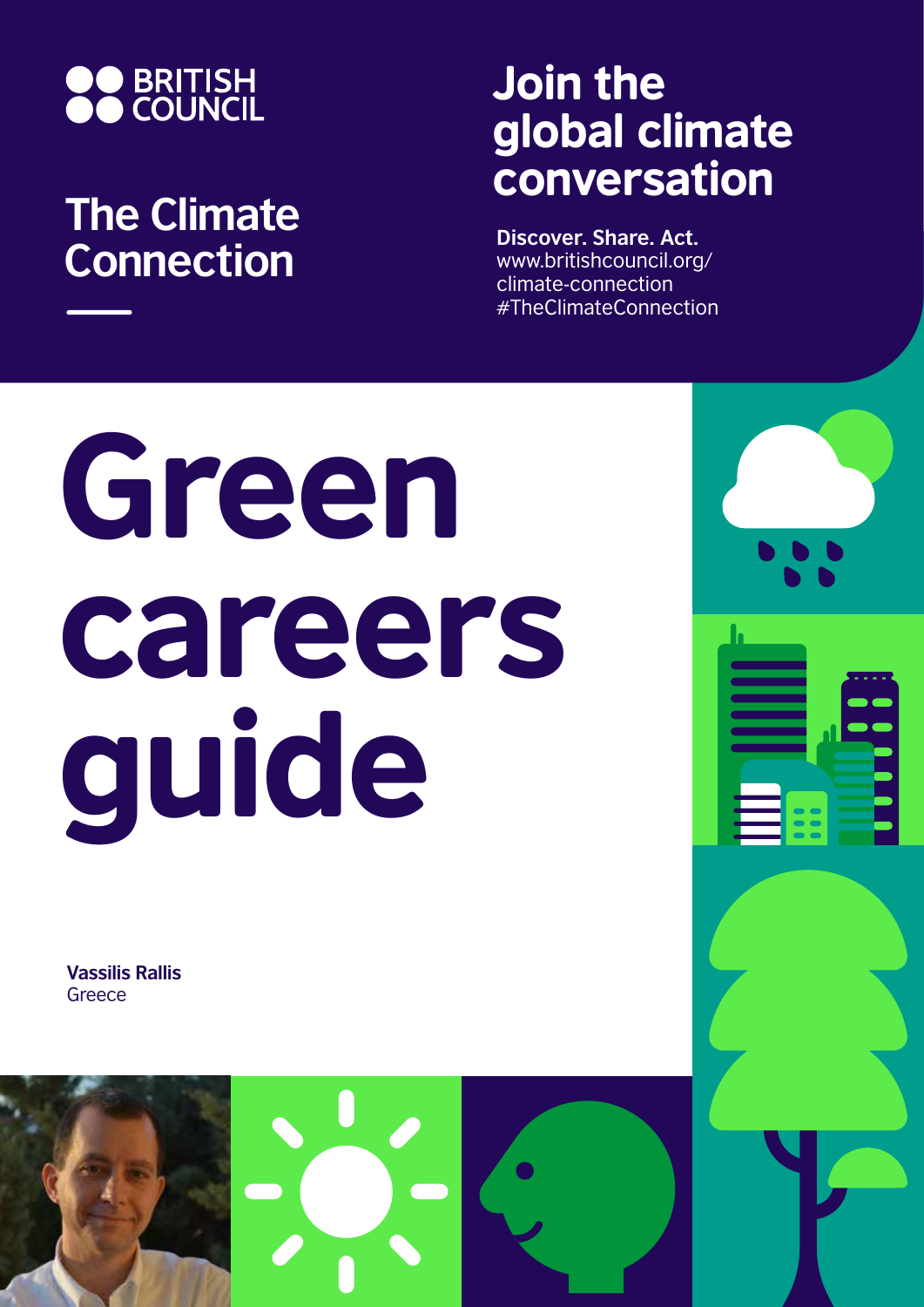## Vassilis Rallis MBA, Alliance Manchester Business School



**Working in the Green Energy After graduating my BSc in Economics and working for one of the most respected companies in the world (Toyota), I was eager to expand my knowledge on business and progress my career. It became apparent to me that I needed to acquire skills and competencies more advanced.** 

**I was quite certain that I wanted to study in the UK for a variety of reasons: world class academic institutions, at the forefront of innovation, exposure to a different mindset and, conveniently, rather close to home. I chose Alliance Manchester Business School because it fitted all the criteria and I was not disappointed. My time at the city of Manchester were years of learning, of making life long friends and of "acquiring" an international frame of mind, of becoming more open to new and rewarding challenges. At the Business School, with my teachers and class mates, we learned ideas and models and practiced business concepts in a variety of topics – and we had a great time on the way.**

I realized, that one of the things that always mattered to me was the impact that business has on the environment – and it was through my studies and also by living in the UK that I had the chance to realise and evaluate that impact. I appreciated that what is generally known as the Industrial Revolution, had an immense impact on uplifting the living conditions of millions of people – but the trade off was pollution and severe contamination of our environment. I was later able to witness these forces, literally, at work, as in my capacity as a business development executive (working for another respected Greek multinational company, Viohalco), I was fortunate to travel extensively to various countries and continents and witness personally this impact. One could, sort of speak, always see the difference in living standards and, at the same time, feel it and smell it. I quite vividly remember that one of the most lasting impressions I will ever have, was the joy of a community when a solar project was installed and there was electricity without pollution.

In my mind, it became clear that there should be another way of achieving both objectives (clean environment + green energy) and not substitute one for the other. So it was only logical that I would pursue a career in green and clean energy, which I am confident is the way forward to save and manage our environment and our climate crisis (I deliberately use the term crisis rather than change). Along the way, I have found quite a significant number of people from all walks of life, with totally different experiences – but all with the same vision and mission, all wanting to leave their mark and help.

#TheClimateConnection www.britishcouncil.org/climate-connection